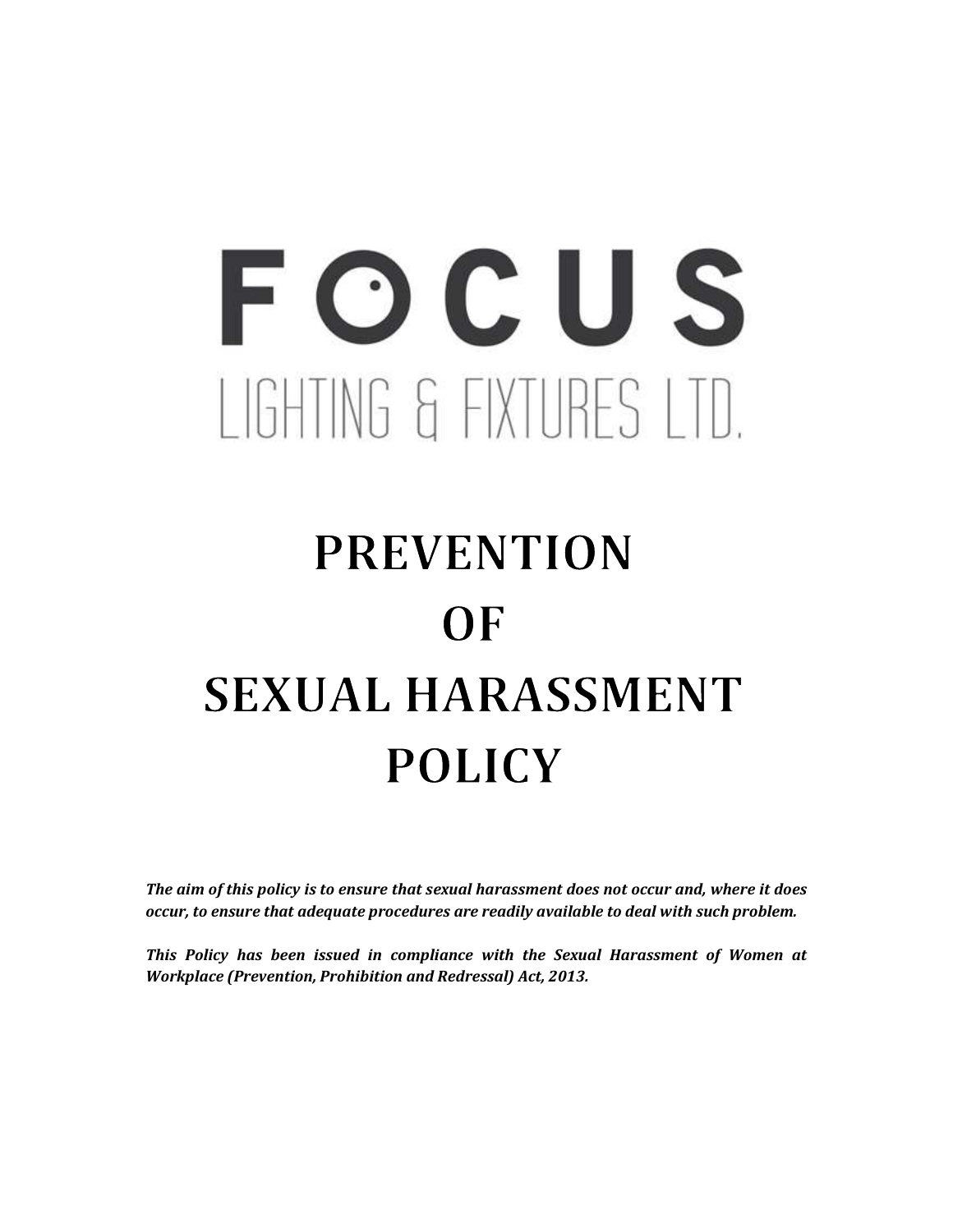## CONTENT

| Sr. No. | <b>Particulars</b>               | Page No. |
|---------|----------------------------------|----------|
| 1.      | Introduction                     | 2        |
| 2.      | Objectives                       | 2        |
| 3.      | Definitions                      | 2        |
| 4.      | <b>Complaint Mechanism</b>       | 3        |
| 5.      | Redressal Mechanism              | 4        |
| 6.      | Manner of Inquiry into Complaint | 6        |
| 7.      | Malicious or false complaints    | 7        |
| 8.      | Manner of taking action          | 7        |
| 9.      | Confidentiality                  | 7        |
| 10.     | Appeal to the Court              | 7        |
| 11.     | Modifications                    | 7        |
| 12.     | Annexures                        | 8        |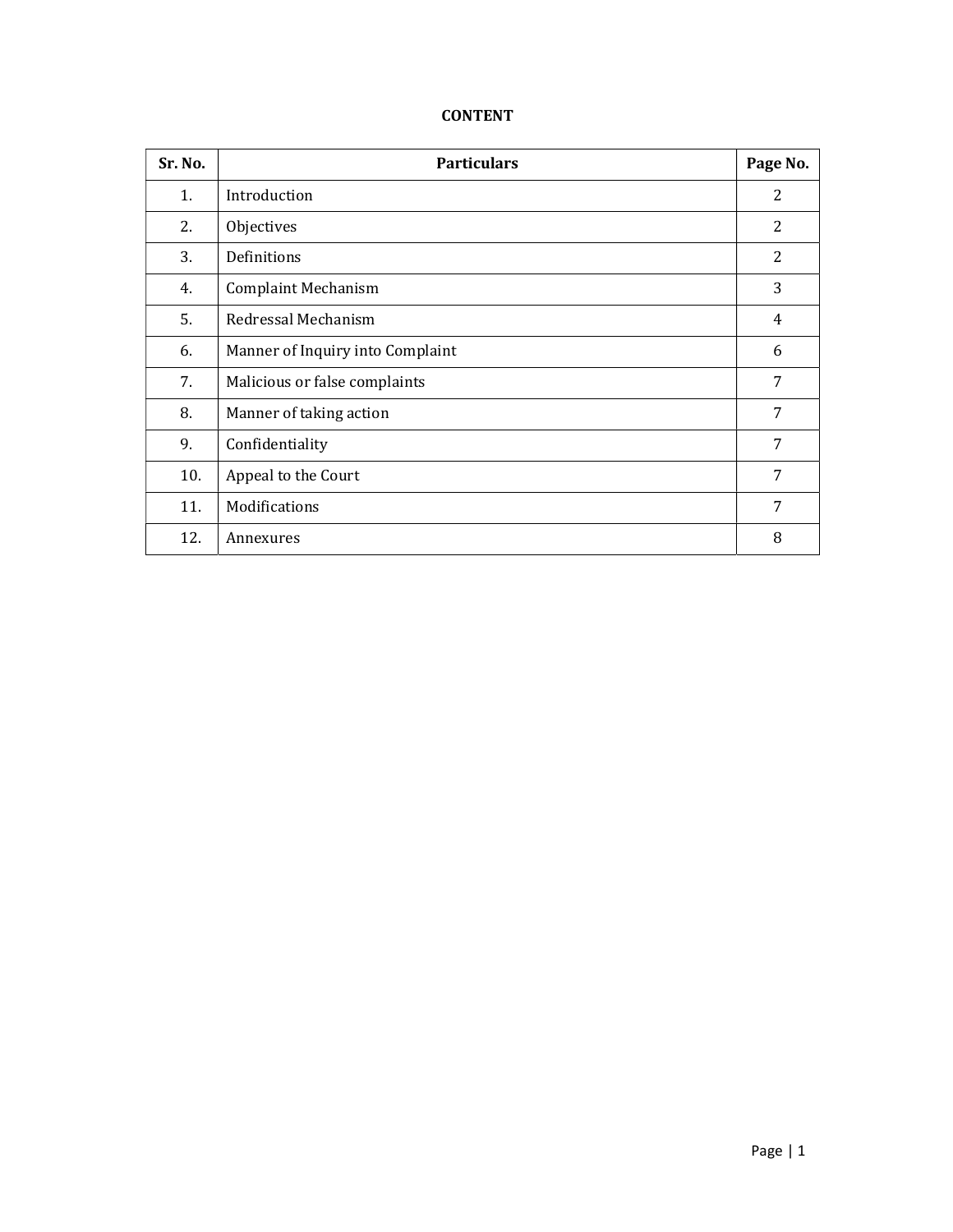#### 1. INTRODUCTION:

Focus Lighting And Fixtures Limited ("FLFL") is very scrupulous about the working environment at any of its offices. FLFL strives to provide a professional work environment free of sexual harassment, exploitation and intimidation. FLFL also believes that all Employees (as defined hereinafter) have the right to be treated with dignity and respect.

In accordance with the Sexual Harassment of Women at Workplace (Prevention, Prohibition and Redressal) Act, 2013 and the Rules framed thereunder, FLFL has framed this Policy on the Prevention of Sexual Harassment.

#### 2. OBJECTIVES:

The purpose of this policy is to make sure that every employee of Focus Lighting And Fixtures Limited feels safe and protected in terms of their human rights, when they are at the workplace environment. The issue of sexual or any type of harassment at the work place has become an extremely important factor which needs to be addressed strictly in accordance with law. It is of paramount importance to safeguard employees against any harassment, eve teasing, and sexual related overtures, display of pornographic literature and photographs and using conversing language which results in enforcement, insult or harassment at the workplace.

#### 3. DEFINITIONS:

Complaint – means a complaint of Sexual Harassment lodged with the Internal Complaint Committee.

Complainant – means an aggrieved employee who lodges a Complaint with the Internal Complaint Committee.

Workplace – includes all offices or other premises where the Company's business is conducted.

Employer – The head of the organisation or any person who is responsible for the management, supervision and control of the work place.

Aggrieved – In relation to workplace, a person of any age whether employed or not, who alleges to have been subjected to any act of sexual harassment by the Respondent.

Respondent – means a person against whom a Complaint is made by an Aggrieved Employee.

Sexual Harassment – includes any one or more of the following unwelcome behaviour (whether directly or by implication) namely:

Physical contact and advances; or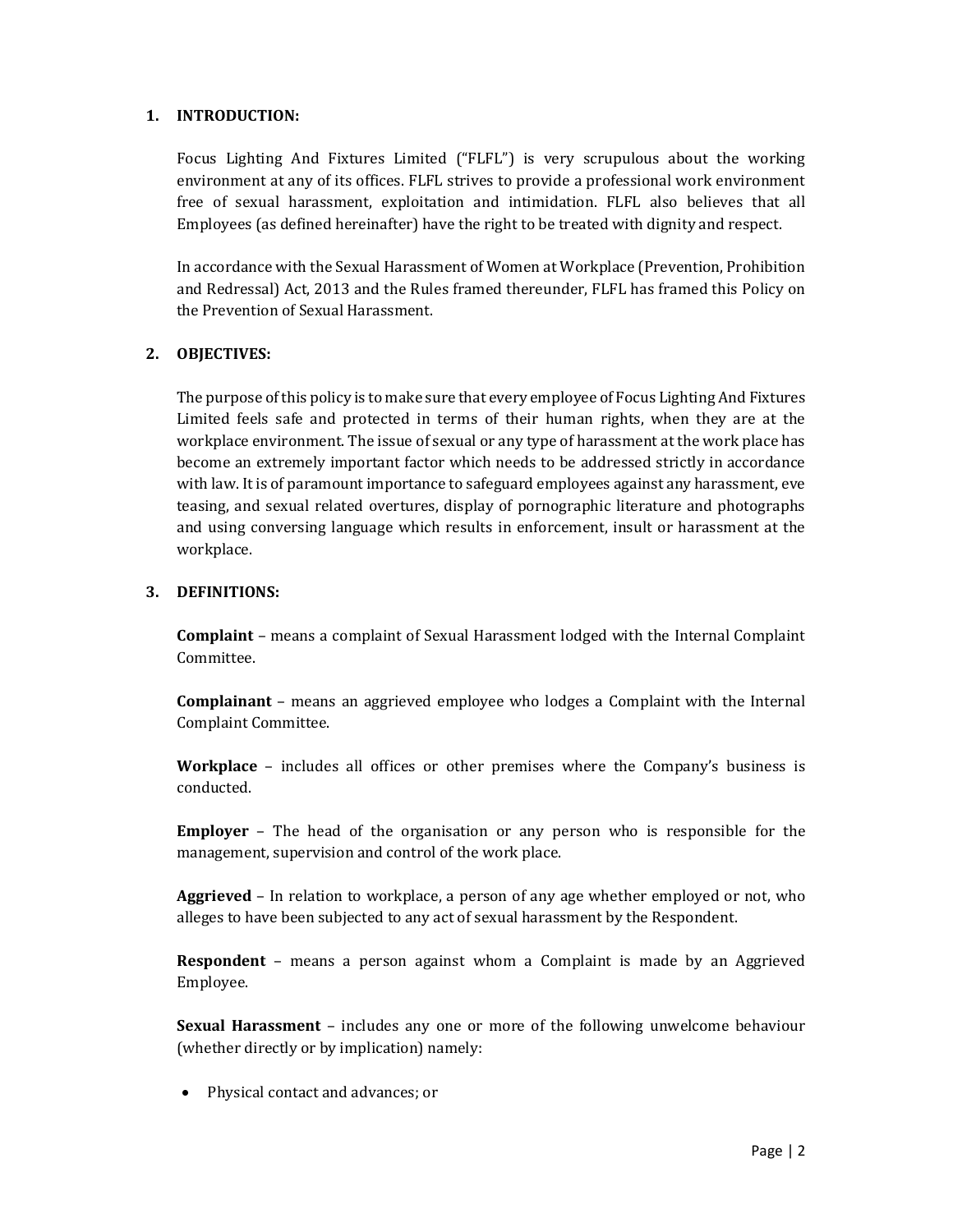- A demand or request for sexual favours; or
- Making sexually coloured remarks; or
- Showing pornography; or
- Any other unwelcome physical, verbal or non-verbal conduct of sexual nature.

The following circumstances, among other circumstances, if it occurs or is present in relation to or connected with any act or behaviour of sexual harassment may amount to sexual harassment:

- Implied or explicit promise of preferential treatment in her employment; or
- Implied or explicit threat of detrimental treatment in her employment; or
- Implied or explicit threat about her present or future employment status; or
- Interference with her work or creating an intimidating or offensive or hostile
- work environment for her; or
- Humiliating treatment likely to affect her health or safety.

Some examples of sexual harassment in the workplace are provided in Annexure A.

#### Explanation of the word 'Unwelcome':

Unwelcome is the key in defining what conduct constitutes sexual harassment. The conduct in question must have been unwelcome. In other words, the complaining employee must have found the behavior in question offensive, repulsive or repugnant. It is the impact and effect the behavior or conduct has on the recipient that will define the behavior as sexual harassment. Annexure B of this Policy provides a partial list of examples of behavior which may be found to constitute sexual harassment in the workplace.

#### 4. COMPLAINT MECHANISM:

Whether or not such conduct constitutes an offence under law or a breach of the service rules, an appropriate complaint mechanism in the form of "Internal Complaint Committee" has been created in the Company for time-bound redressal of the complaint made by the victim.

Internal Complaints Committee (ICC):

The Internal Complaint Committee will comprise of the following:

- Presiding Officer shall be a woman employed at a senior level at workplace amongst the employees.
- Three members shall be amongst employees preferably committed to the cause of woman or who have an experience in social work or have legal knowledge.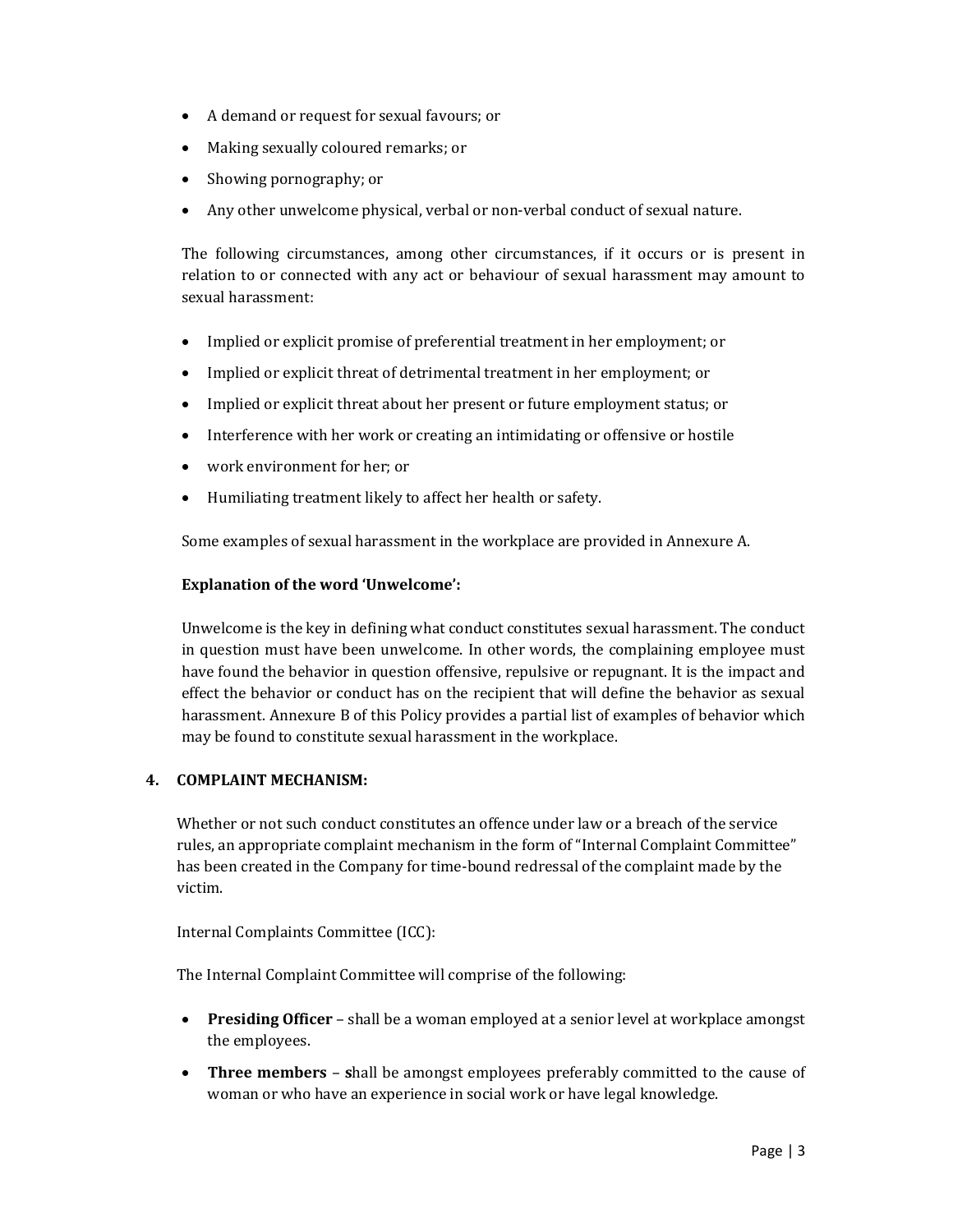One Member – amongst Non-Governmental Organisations or associations committed to cause of woman or a person familiar with the issues relating to sexual harassment.

Provided that at least one half of the total Members so nominated shall be women.

The Company has instituted an ICC for redressal of sexual harassment complaint (made by the victim) and for ensuring time bound treatment of such complaints.

The present composition of the ICC is provided in Annexure B.

Additional members will be added as may be required from time to time.

The Presiding Officer and every member of ICC shall hold office for a period not exceeding three years from the date of their nomination.

#### The ICC is responsible for:

- Investigating every formal written complaint of sexual harassment.
- Taking appropriate remedial measures to respond to any substantiated allegations of sexual harassment.
- Discouraging and preventing employment-related sexual harassment.

#### 5. REDRESSAL MECHANISM:

The Policy provides for an informal and a formal process for redressal:

#### A. Procedure for an Informal Grievance Redressal:

Informal processes normally involve an intermediary means for resolving a problem. In the case of Sexual Harassment, at first instance, the aggrieved may first contact anyone seeking informal support/intervention to stop unwelcome behaviour. The person may convey to the person who is the cause of distress, about what that person's actions, words, behaviour is doing and convey in no uncertain terms that such behaviour is not appreciated. In the event of the complaint not being resolved through an informal mechanism, or if the aggrieved is not comfortable with addressing the harasser directly, then it would need to be formally escalated to the ICC for redressal.

#### B. Procedure for Formal Grievance Redressal:

1) The aggrieved person may make, in writing, a complaint of sexual harassment at the workplace to ICC, within a period of three months from the date of incident and in case of a series of incidents, within a period of three months from the date of the last incident.

Provided where such complaint cannot be made in writing, the Member of the Committee shall render all reasonable assistance to the aggrieved for making the complaint in writing.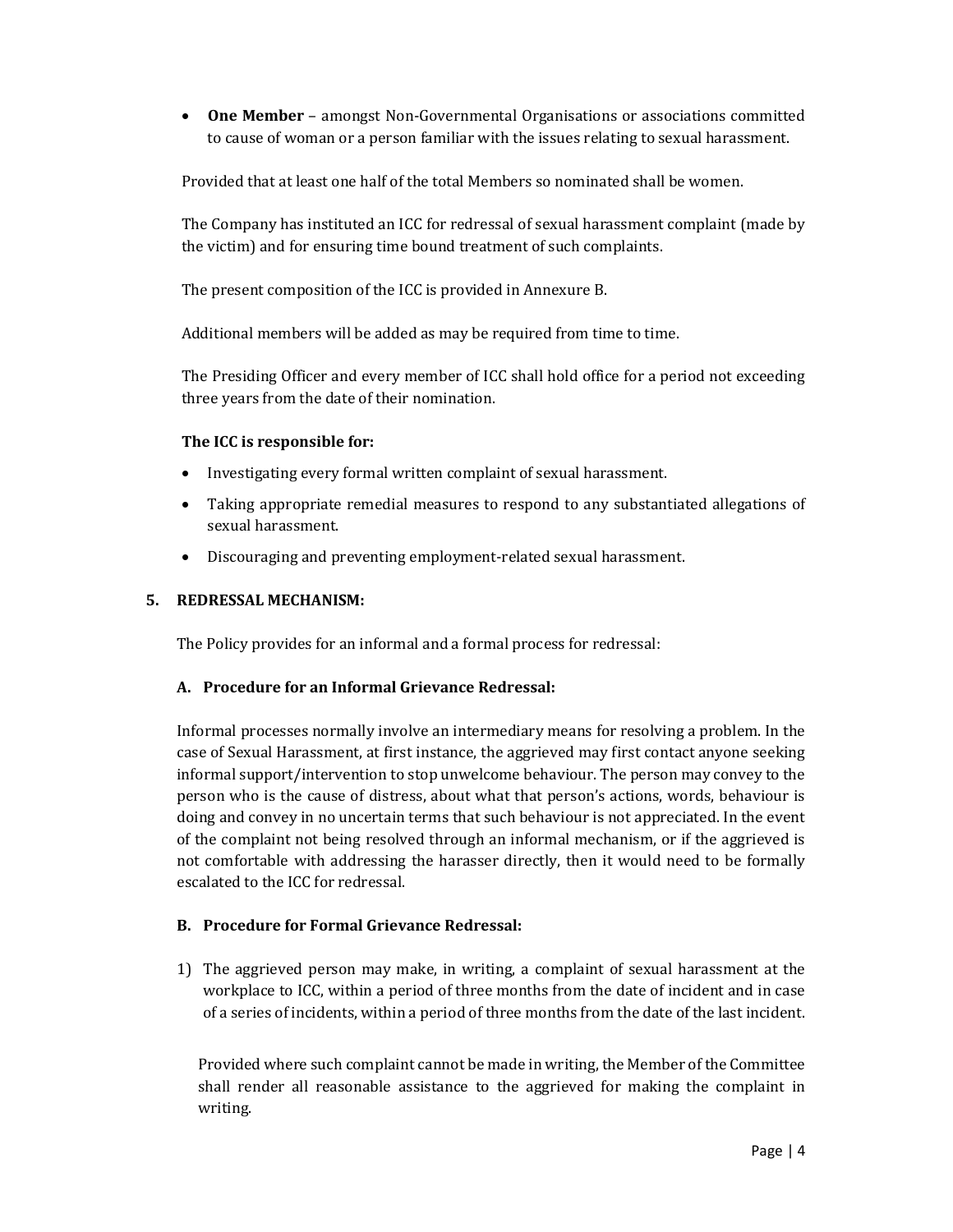If the Committee finds that the circumstances were such which prevented the aggrieved from filing a complaint within the said period, then the Committee may extend the time limit. However, the extension cannot exceed three months. Also, the reasons for extension of time limit has to be recorded in writing.

- 2) i) Where the aggrieved is unable to make a complaint on account of his/ her physical incapability, a compliant may be filed by aggrieved person's –
	- a) Relative; or
	- b) Co-worker; or
	- c) An officer of the National Commission for Women or state Women's Commission; or
	- d) Any person who has knowledge of the incident, with the written consent of the aggrieved.

ii) Where the aggrieved is unable to make a complaint on account of her mental incapacity, a complaint may be filed by the aggrieved person's:

- a) Relative or friend; or
- b) A special educator; or
- c) A qualified psychiatrist; or
- d) The guardian or authority under whose care she is receiving treatment or care; or
- e) Any person who has knowledge of the incident jointly with the aggrieved' s relative or friend or a special educator or qualified psychiatrist or psychologist or guardian or authority under whose care the aggrieved is receiving treatment or care;

iii) Where the aggrieved for any other reason is unable to make a complaint, a complaint may be filed by any person who has knowledge of the incident, with the aggrieved' s written consent;

iv) Where the aggrieved is dead, a complaint may be filed by any person who has knowledge of the incident, with the written consent of the aggrieved's legal heir.

3) Once a complaint is received, ICC may, at the request of the aggrieved, take steps to settle the matter between the aggrieved and the respondent through conciliation. Monetary settlement cannot be the basis of conciliation. Once the settlement is arrived at, ICC shall record the settlement arrived at and forward the same to the employer to take action as specified in the recommendation.

The ICC shall provide the copies of the settlement to the aggrieved and the respondent. Where a settlement is arrived, no further inquiry shall be conducted by ICC.

However, if the aggrieved informs ICC that any term or condition of the settlement arrived at has not been complied with by the respondent, ICC shall proceed to make an inquiry into the complaint or forward the complaint to the police. Where both the parties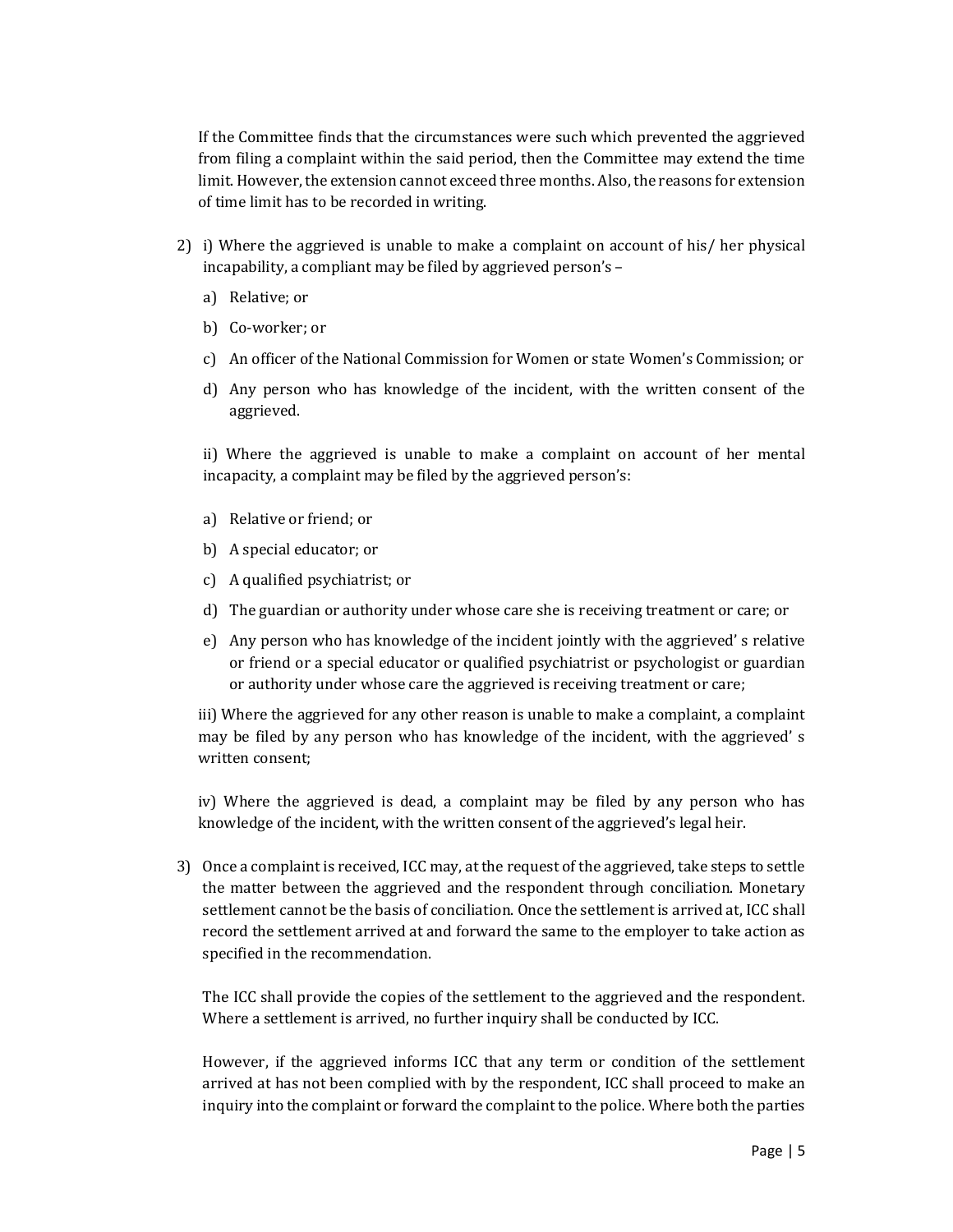are employees, the parties shall during the course of inquiry be given an opportunity of being heard and a copy of the findings shall be made available to both the parties enabling them to make representation against the findings before the Committee.

- 4) During the pendency of inquiry, ICC may recommend to the employer such relief to the aggrieved as it may consider appropriate and in line with all the applicable statutory laws. The employer shall implement such recommendations, and send report of such implementation to ICC.
- 5) On completion of the inquiry, ICC shall provide a report of its findings to the employer, within a period of 10 days from the date of the completion of the inquiry and such reports can be made available to the concerned parties.
- 6) Where the allegation of the respondent is proved by ICC, it shall recommend the employer to grant such relief to the aggrieved which shall be in line with the applicable statutory laws.
- 7) Where ICC comes to a conclusion that the allegation against the respondent is not proved, it shall recommend to the employer that no action shall be taken in the matter. The employer shall act upon the recommendation within 60 days of the receipt of the recommendation.

#### 6. MANNER OF INQUIRY INTO COMPLAINT:

- 1) At the time of filing the complaint, the complainant shall submit 6 copies of the complaint along with the supporting documents and the names and addresses of the witness, to ICC.
- 2) On receipt of the complaint, ICC shall send one of the copies received from the aggrieved to the respondent within 7 working days.
- 3) The respondent then has to file its reply to the complaint along with its list of documents and names and addresses of witnesses, within 10 working days from the date of receipt of documents by the respondent.
- 4) In case the respondent or the complainant fails to present themselves for three consecutive hearings convened by the Presiding Officer, ICC shall have the right to terminate the inquiry proceedings or make an ex-parte decision on the complaint. The Committee however cannot terminate or pass an ex parte decision unless a notice is giving in 15 days advance to the parties concerned. The Committee shall see to it that it shall act fairly at the time of inquiry into the complaint.
- 5) The parties shall not be allowed to bring any legal practitioner to represent them in their case in any stage of the proceedings before ICC.
- 6) Minimum three members of ICC, including the Presiding Officer, shall be present at the time of conducting the inquiry.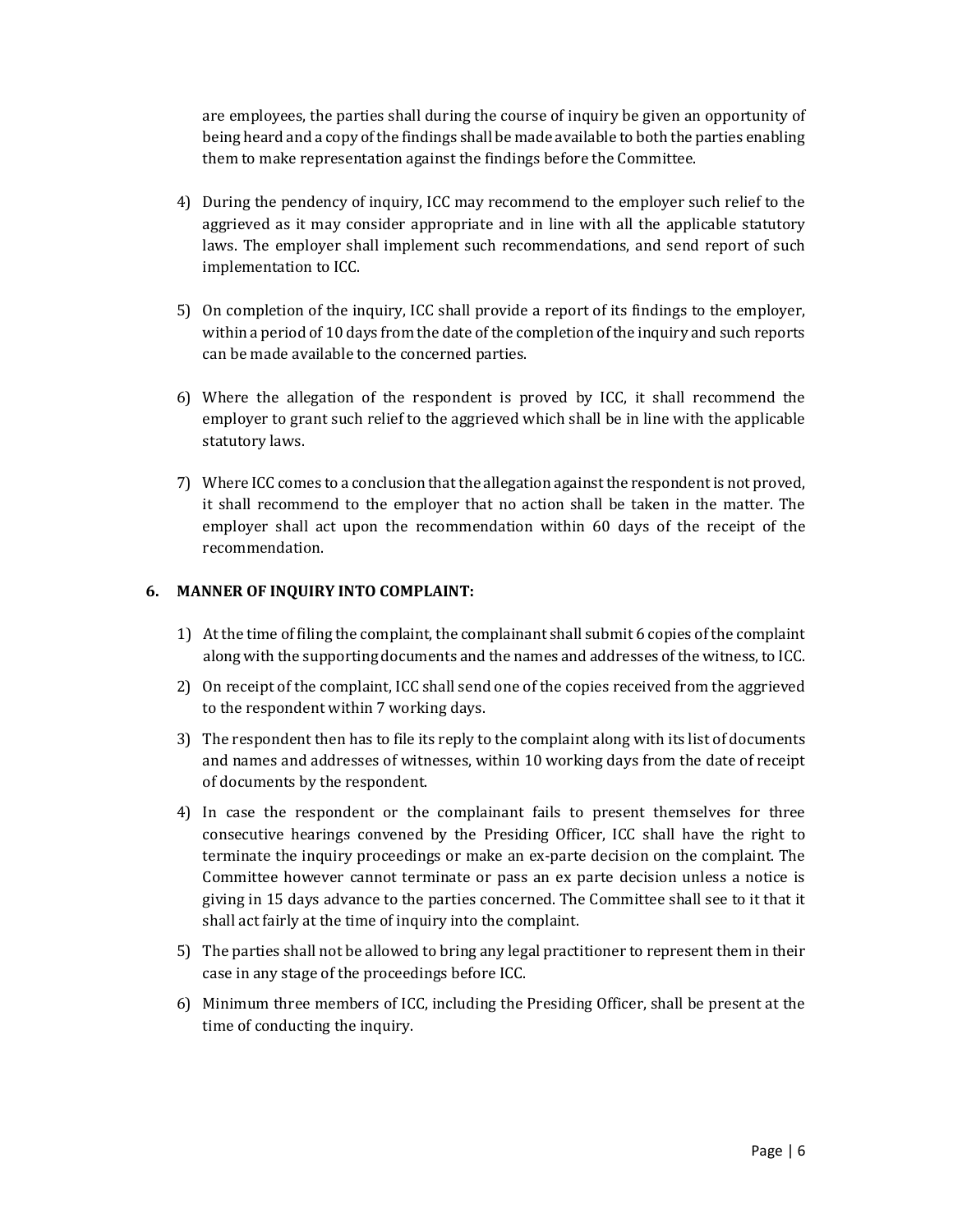#### 7. MALICIOUS OR FALSE COMPLAINTS:

If an Employee is found to have raised a malicious or false Complaint against another person in order to prejudice that person, the Complainant may also be subject to appropriate disciplinary action, which may include termination of employment, engagement or relationship with FLFL, as the case may be.

#### 8. MANNER OF TAKING ACTION:

Where ICC arrives at a conclusion that the allegation against the respondent has been proved, it shall recommend to the employer to take any or more of the following actions:

- Written apology
- Warning
- Reprimand or censure
- Withholding of promotion
- Withholding of pay rise or increments
- Terminating the respondent from service
- Undergoing a counselling session
- Conducting a community service

The employer, can also take actions other than the above mentioned, if it deems fit.

#### 9. CONFIDENTIALITY:

All parties involved in any Sexual Harassment matter must keep all aspects of the matter confidential. For some offences if the Complainant desires, the ICC will be under an obligation to report matters to the Police/or file FIR.

#### 10. APPEAL TO THE COURT:

Any person who is aggrieved from the recommendations made, may prefer an appeal to the Court or Tribunal. This appeal shall be made within a period of 90 days from the date of the recommendation.

#### 11. MODIFICATIONS:

This policy will be periodically revised and is subject to modification. Any amendment or waiver of any provision of this Code must be approved in writing by the Company's Board of Directors and promptly disclosed on the Company's website and in applicable regulatory filings pursuant to applicable laws and regulations, together with details about the nature of the amendment or waiver.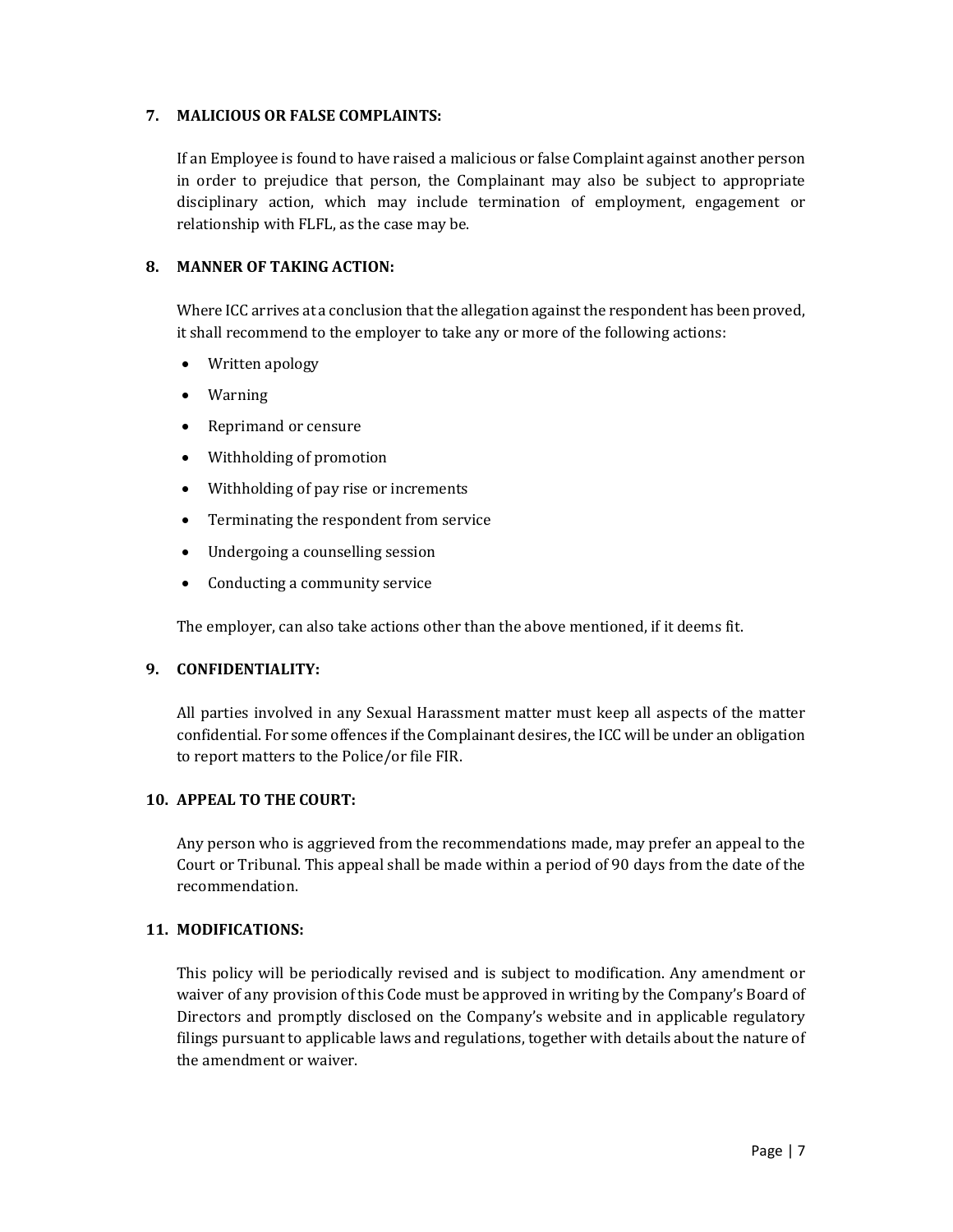#### ANNEXURE A

#### SOME EXAMPLES OF SEXUAL HARASSMENT IN THE WORKPLACE

#### A. Visual Conduct:

- Leering
- Making sexual gestures
- Displaying sexually suggestive or explicit objects, pictures (still or moving), cartoons, graffiti or posters in any manner, including as part of e-mail transmissions.

#### B. Verbal Conduct:

- Whistling and catcalls
- Foul or obscene language
- Making or using derogatory comments which are sexual in nature
- Explicit discussions about sexual activities/behaviors
- Comments about a woman's physical attributes
- Jokes which contain offensive, obscene or lascivious content
- Sexual advances / Sexual propositions

#### C. Written Conduct:

- Suggestive, obscene or propositioning letters, notes, greeting cards or invitations, including but not limited to those transmitted via e-mail.
- Displaying pictures (still or moving), cartoons, graffiti or posters in writing, including but not limited to e-mail.

#### D. Physical Conduct:

- Unwelcome touching.
- Sexual Assault.
- Kissing/Hugging / Grabbing.
- Coercing another person to participate in sexual intercourse or other sexual behaviors.
- Impeding or blocking movements.
- Any physical interference with normal work or movement.
- Sexual gestures.